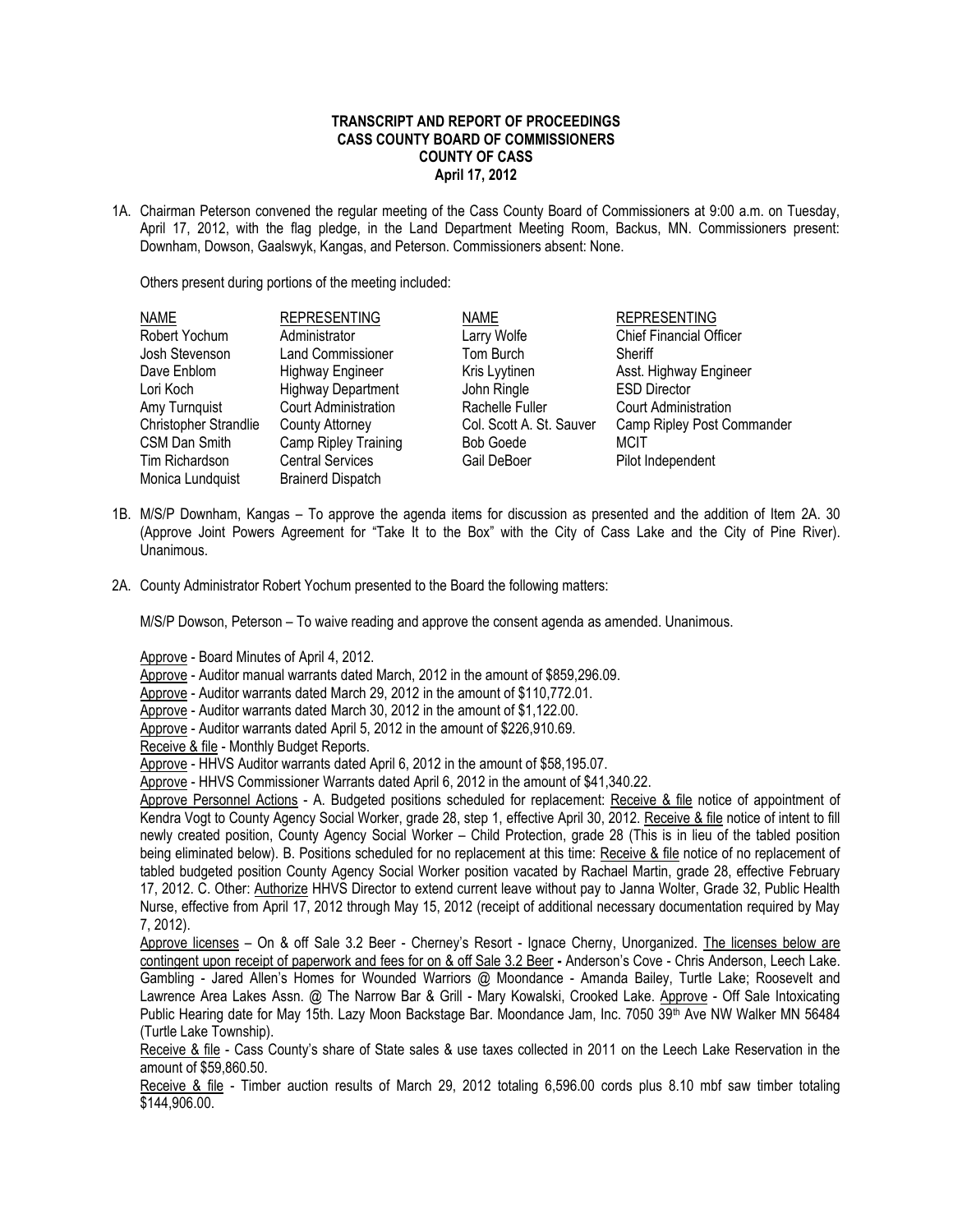Receive & file - March 2012 Cass County EDC Activity Report.

Approve - Resolution No. 25-12 Sheriff's Office Federal Boating Safety Patrol Supplement Grant (Contract #43712) in the amount of \$13,875.00.

Commissioner Dowson offered Resolution No. 25-12 and moved its adoption, and Commissioner Peterson seconded:

BE IT RESOLVED that the Cass County Board of Commissioners hereby approves the 2012 Federal Boating Safety Supplement Grant Agreement (#43712) in the amount of \$13,875.00 with the State of Minnesota Department of Natural Resources, and authorizes signature of the Chairman, Auditor or Administrator and Sheriff to execute the Agreement.

Resolution No. 25-12 was adopted by majority vote: Ayes: Downham, Dowson, Gaaslwyk, Kangas, Peterson. Nays: None.

Approve - Pay requests for Cass County ARMER Project to Motorola Solutions Inc. ARMER Radio \$10,402.55; DSC Communications ARMER Expenses \$14,393.93.

Receive & file - Auditor -Treasurer's Interest Income Report for March 2012.

Receive & file - Kitchigami Regional Library Financial Statement dated December 31, 2011.

Approve - Submission for grant application for Victim Services funding to the Department of Public Safety-Office of Justice Programs (first awarded to Cass County in November 1997 and continuation funding has been awarded every year since). Authorize - 1st quarter Longville Ambulance Subordinate Service District payment in the amount of \$102,750.00.

Approve Assessor's Office Abatements

| Tax Year<br>Name                  |             |                                 | Current                    |                                       |
|-----------------------------------|-------------|---------------------------------|----------------------------|---------------------------------------|
| Location<br>2012                  | Parcel ID   | Action                          | Value/Tax                  | Proposed                              |
| Chad Kettelhut<br>Turtle Lake Twp | 45-865-0030 | Value Reduction<br>Class Change | \$54.500/\$362<br>Seasonal | \$54,500/\$0<br>Exempt - Tribal Lease |

Approve – Cass County Family Center Support Services quarterly narrative reports and payment of quarterly expense claims totaling \$15,392.

Approve - Purchase of Services Agreement between Cass County HHVS and Northland Family Resource Center. Approve – Purchase of Service Agreement between Cass County Health, Human and Veterans Services and Pat Cortese, PH.D.

Approve - Home and Community Based Services Contract for 2012-2014 between Cass County and Brookside.

M/S/P Dowson, Peterson – To award a grading contract of the Deerfield Trails to Sawyer Timber in the amount of \$675.00; to award a grading contract of the Bungo/Moose Lake trails to Holmvig Excavating in the amount of \$850.00; to award a grading contract of the Bull Moose Trail to Sawyer Timber in the amount of \$800.00; to award a contract for the Old Grade to Schrupp Excavating in the amount of \$3,700.00 including grading and hauling additional material. (There will be two grading's this season for each trail system). Unanimous.

| <b>Bidder</b>         | Bungo       | Deerfield | <b>Bull Moose</b> | Old Grade |
|-----------------------|-------------|-----------|-------------------|-----------|
|                       | /Moose Lake |           |                   |           |
| Holmvig Excavating    | \$850       | \$825     | \$1189            | \$4125    |
| North Fork Excavators | \$1750      | \$1350    | \$1300            | \$4000    |
| Sawyer Timber         | \$1100      | \$675     | \$800             | NO BID    |
| Schrupp Excavating    | \$1300      | \$900     | \$950             | \$3700    |

Receive & file - Deep Portage Conservation Reserve evidence of property insurance – solar & wind equipment.

Approve - Resolution No. 26-12 authorizing Josh Stevenson to execute Lessard-Sam Outdoor Heritage Council grant agreement.

Commissioner Dowson offered Resolution No. 26-12 and moved its adoption, and Commissioner Peterson seconded: Lessard-Sams Outdoor Heritage Fund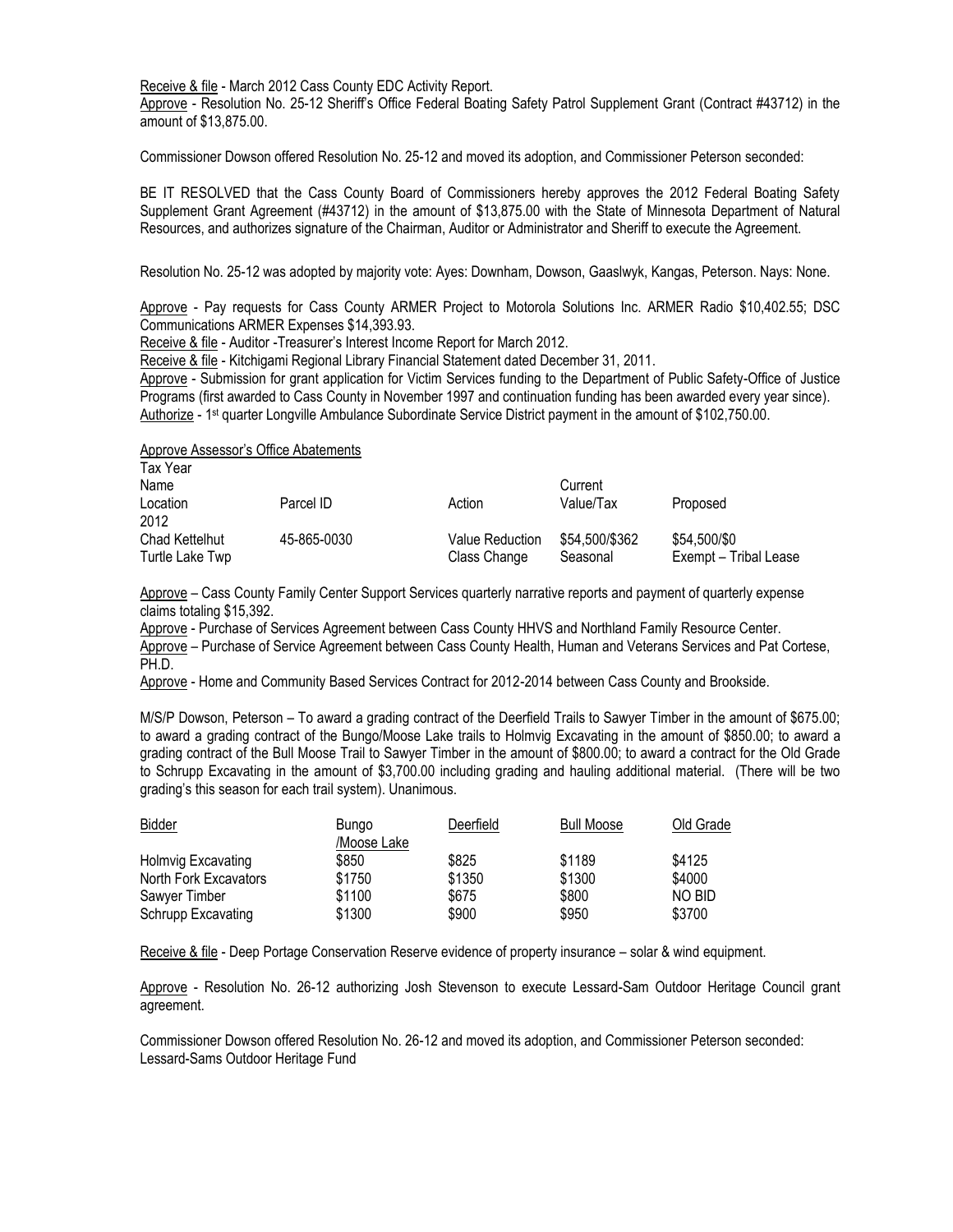## Grantee Resolution

BE IT RESOLVED that Cass County act as legal sponsor for the project contained in MN Laws 2010, Chapter 361, Article 1, Section 2, Subdivision 4 Section (c) Shallow Lake Shoreland Protection: Wild Rice Lakes.

BE IT FURTHER RESOLVED that Cass County has the financial capability to ensure adequate completion of the project and certifies that it will comply with all applicable laws and regulations as stated in the grant agreement.

NOW, THEREFORE BE IT RESOLVED that Joshua Stevenson, Cass County Land Commissioner, is hereby authorized to execute such agreements as are necessary to implement the project on behalf of the recipient.

Resolution No. 26-12 was adopted by majority vote: Ayes: Downham, Dowson, Gaaslwyk, Kangas, Peterson. Nays: None.

M/S/P Dowson, Peterson – To approve extension of ISTS Inspector of Ron Brown, dba Sep-Tech Services contract for one year at current rate of \$70.00 per system for properly inspected and documented systems, effective April 17, 2012. Unanimous.

Receive & file - Central MN EMS Region Joint Powers Board By-Law update. Approve - Joint Powers Agreement for "Take It to the Box" with City of Cass Lake and the City of Pine River.

- 2B. Administrator Robert Yochum reviewed the Conservation Fund #73 budget report dated April 4, 2012 indicating activity to date of: interest revenue of \$1,685,027.19, expenses of \$1,124,248.87, potential committed costs of \$564,257.03, and possible uncommitted balance of -3,478.71 before receivables. No action necessary.
- 2C. Mr. Yochum presented a legislative session summary of bills that have been signed into law, or bills returned to the legislature with a Governor veto. Mr. Yochum also added that he had been contacted by an area legislator offering to meet with the County Board after the session ends to discuss legislation. Assuming the session ends by April 30, 2012 available meeting dates include Tuesday, May 1, 2012 at Walker, beginning at 9:00 a.m. or Tuesday, May 15, 2012 at the Northland Family Center, Remer beginning at 6:00 p.m.

M/S/P Gaalswyk, Downham – To direct the County Administrator to invite incumbent legislators representing portions of Cass County to meet with the Board after the legislative session ends (as early as the May 1, 2012 regular meeting in the Board Room of the Courthouse Annex, Walker, MN). Unanimous.

- 3A. Highway Department Fiscal Officer Lori Koch presented the 2011 Cass County Highway Annual Report. The Board complimented the Highway Department on the detailed report that was presented. No action necessary.
- 3B. Assistant Highway Engineer Kris Lyytinen discussed the Highway Departments interest in using the Fleet Fuel Card Management System for diesel presently dispensed at seven maintenance shops throughout the County. Existing systems are 40+ years old with significant accounting issues due to inaccurate measurement of dispensed product. Attempts have been made to improve the existing pumps, but their age, and lack of repair parts, present ongoing challenges. Installing new pumps would correct these issues, but the cost of upwards of \$10,000 per shop location. Fleet cards to purchase fuel at established retail fuel stations would provide a no-cost solution to the pump upgrade issue. 24 hour access is planned near all shop locations. Sheriff Burch commented that the Sheriff's Office has used this vendor successfully for the last ten years.

M/S/P Dowson, Downham – To approve utilizing the Fleet Fuel Card Management System for the Cass County Highway Department and further, to authorize any additional Cass County Departments to do the same. Unanimous.

3C. Assistant Highway Engineer Kris Lyytinen presented bid results for project # CM 2012-4 aggregate surfacing and roadway striping at various locations. Bids were opened at 2:00 PM on Monday, April 16, 2012. Highway Engineer Dave Enblom explained that approximately \$359,000 of the apparent low bid (\$514,183.35) for project # CM 2012-4 aggregate surfacing will improve Unorganized Township roads. Chief Financial Officer Larry Wolfe reported that the 2012 Unorganized Township related budget is \$250,000 and a related fund balance of \$540,000.00. County Engineer Enblom also noted that the 2012 Unorganized Township road work program included moving some improvements up one year from previous plans.

Project Name: County Project No. C.M. 2012-4 - CSAH 41, C.R. 112, C.R. 124, C.R. 128, C.R. 140, C.R. 143, C.R. 144, C.R. 145, C.R. 146 & C.R. 176 and Ketchum Road, Sucker Bay Road, Iowana Beach Road, Portage/Sunset Beach Road, Northstar Road, Highbanks Road & Six Mile/Old Six Mile Lake Road. Project No.: CM2012-4 Aggregate Surfacing Project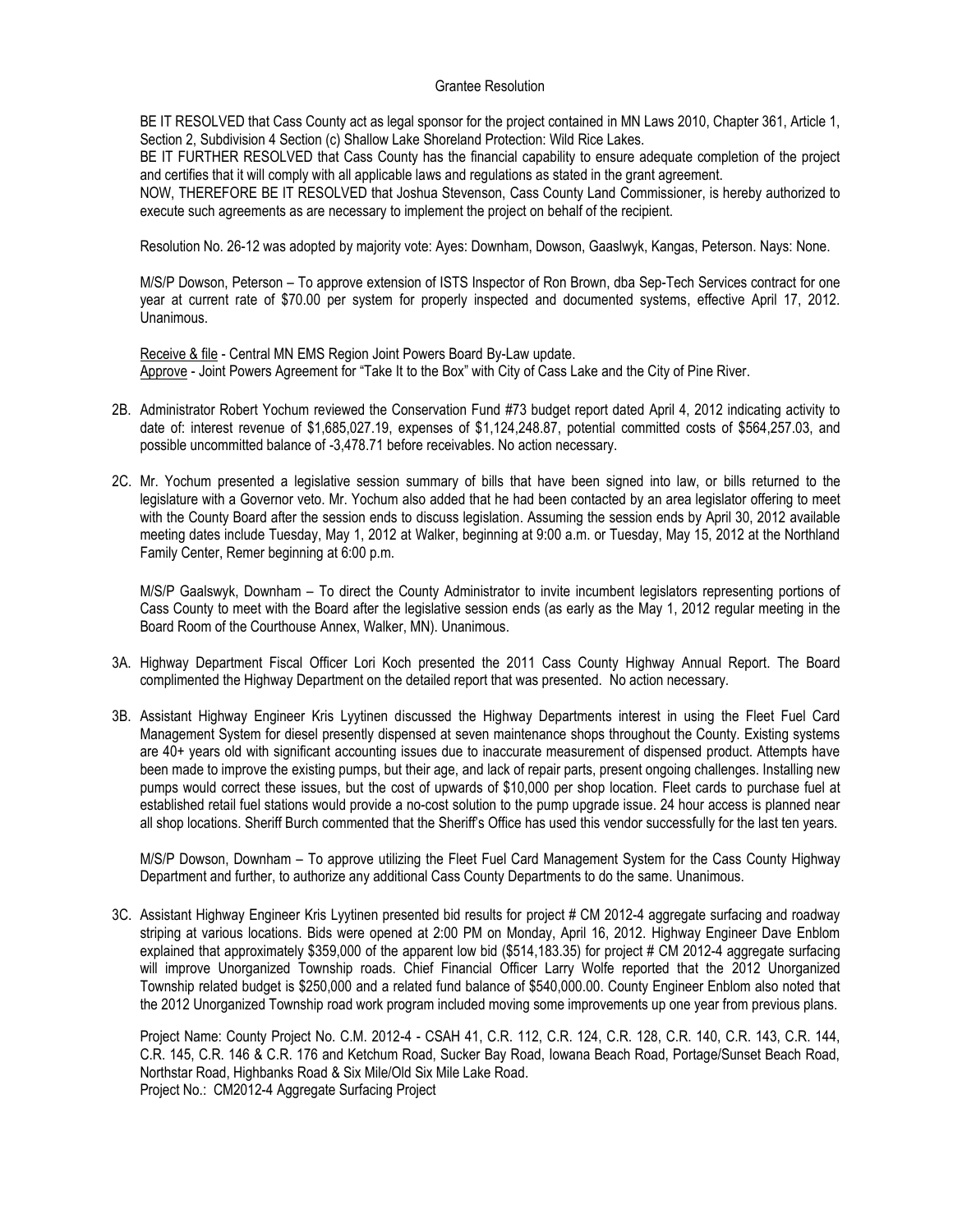| Bidder                     | <b>Total Bid Amount</b> |  |  |  |
|----------------------------|-------------------------|--|--|--|
| Wm. D. Scepaniak, Inc.     | \$514,183.35            |  |  |  |
| Tri-City Paving, Inc.      | \$533,705.00            |  |  |  |
| Anderson Contracting, Inc. | \$544,340.65            |  |  |  |

M/S/P Downham, Dowson – To award the bid to the apparent low bidder (received on April 16, 2012) for County Project No. C.M. 2012-4 to Wm. D. Scepaniak, Inc. in the bid amount of \$514,183.35, and further authorize the use of \$109,000.00 from the Unorganized Fund Balance. Unanimous.

Assistant Highway Engineer Kris Lyytinen presented bids for roadway striping. Mr. Enblom explained that \$80,000.00 was budgeted for 2012 striping projects on paved roads and requested Board approval to utilize up to \$41,000.00 from the 2012 Highway Department operating budget to fund the balance.

Project Name: Roadway Striping 2012

|                      |      |           | <b>Traffic Marking</b><br>Serv Inc. |                      | AAA Striping |                      | Swanston Equipment |              |
|----------------------|------|-----------|-------------------------------------|----------------------|--------------|----------------------|--------------------|--------------|
| <b>Item</b>          | Unit | Quantity  | Bid                                 | Total                | Bid          | Total                | Bid                | Total        |
|                      |      |           |                                     |                      |              |                      |                    |              |
| 4" Solid White Strip | LF.  | 1.779.341 |                                     | \$0.0400 \$71,173.64 |              | \$0.0420 \$74,732.32 | \$0.0450           | \$80,070.35  |
| 4" Yellow Stripe     | LF.  | 1,283,748 |                                     | \$0.0390 \$50,066.17 |              | \$0.0410 \$52,633.67 | \$0.0460           | \$59,052.41  |
|                      |      |           | Total                               | \$121,239.81         | Total        | \$127,365.99         | Total              | \$139,122.75 |

M/S/P Gaalswyk, Kangas – To award the bid to the apparent low bidder (received on April 16, 2012) for Roadway Striping 2012 to Traffic Marking Serv., Inc. in the bid amount of \$121,239.81, and further to authorize the use of an additional \$41,000 for this purpose from the adopted 2012 Highway Department operating budget. Unanimous.

4A. Central Services Director Tim Richardson discussed the rolling file storage area used on a daily basis by District Court personnel currently located in the south Probation Department Office and adjacent vault. Mr. Richardson explained that the filing system occupies approximately 1/3 of that office space and the department needs more space for staff and private client interviews. Mr. Richardson explained that the Capital Improvement Plan included a potential \$60,000 project to move storage from Probation to new construction adjacent to the Law Enforcement Center. District Court Administrator Amy Turnquist explained that the Cass County District Court has been selected as an E-Filing pilot program site which will allow on a phased timetable basis electronic filing of Court documents and digitize existing records. Ms. Turnquist added that the project will start as early as July 2012 and estimates that the space in Probation will be vacated by Court Administration by the end of 2013. The Board expressed appreciation for participation in the pilot program.

County Attorney Christopher Strandlie noted an early estimate of \$17,000.00 for related County Attorney computer software alterations in 2012.

M/S/P Dowson, Gaalswyk – To table indefinitely the \$60,000.00 District Court storage project as contained in the 2012 Capital Improvement Plan. Unanimous.

4B. Mr. Richardson presented the Cass County Courthouse Campus Security Plan dated April 11, 2012. The plan included primary objectives, strategy to meet the objectives, and initial findings. Director Richardson requested Board action to maintain the Capital Improvement Plan budget of \$50,000.00 and to authorize solicitation of bids for consideration of upgrading existing cameras/monitors, securing the north stairway of the Courthouse, and expanding County Attorney and Court Administration lobbies. Mr. Richardson also reported security improvements (gate access, panic buttons, fire doors, lighting, and law enforcement presence) that will be considered within existing operating budgets or included in 2013 requests.

County Attorney Christopher Strandlie expressed the need for improved security measures for the general public, and staff. Mr. Strandlie also informed the Board that a recent change in State law (MN Statute 388.051) allows a County Attorney or an Assistant County Attorney to carry a firearm within a Courthouse while on duty. County Attorney Strandlie added that he has chosen not to exercise that option and has prohibited the possession of firearms under the new Statute at this time. Mr. Strandlie also noted the excellent cooperation with the Cass County Sheriff's Office.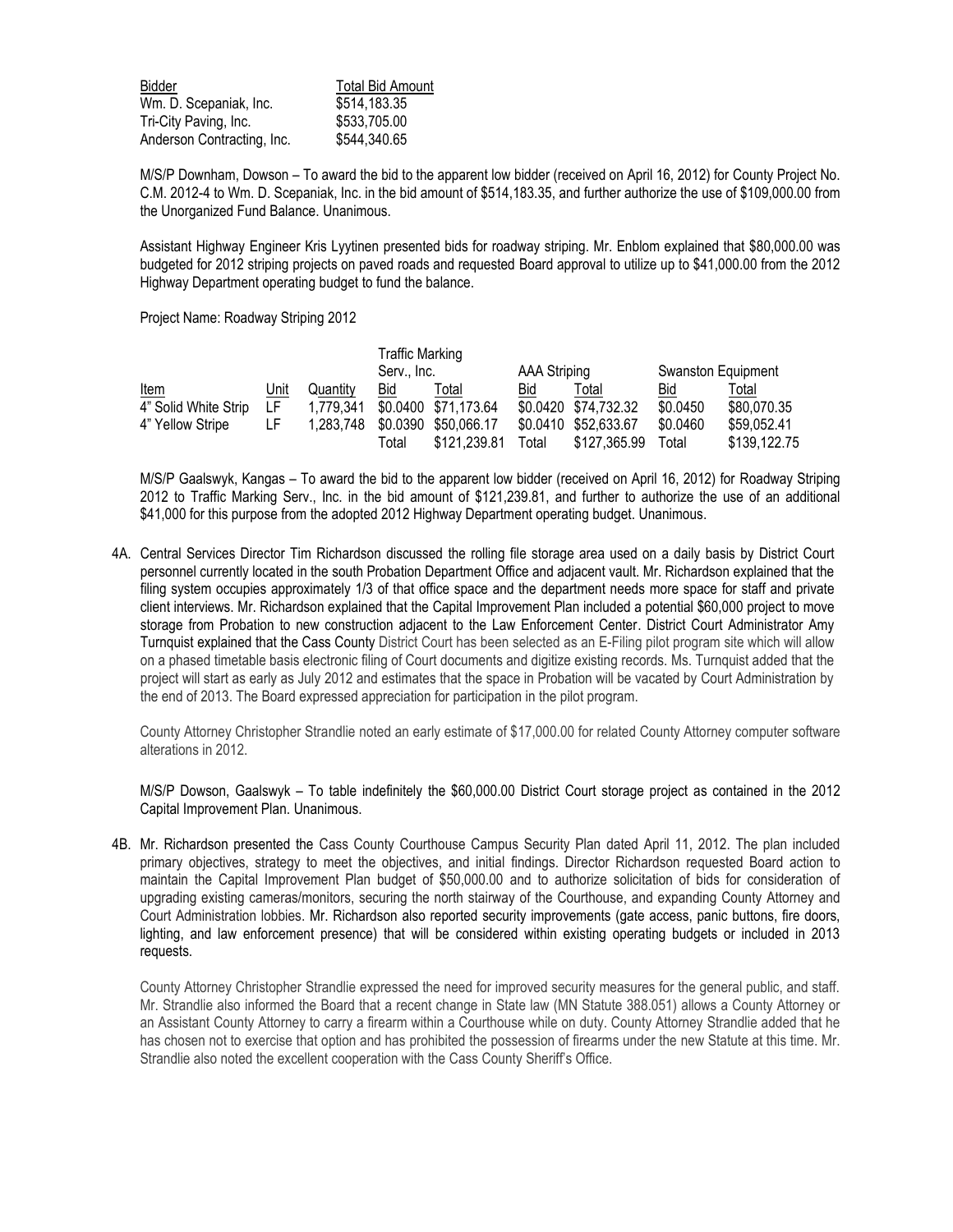M/S/P Downham, Kangas – To approve the Cass County Courthouse Campus Security Plan dated April 11, 2012 as presented, to direct staff to obtain competitive bids for Board review of the Capital Plan funded elements and to authorize staff to proceed with the remaining improvements within existing operating budgets or include in 2013 budget requests. Unanimous.

5A. Sheriff Tom Burch explained the offer of a donation from Jim Tuller – Swanson's Bait, Hackensack, MN of a 1974 Madison 20' pontoon boat & 22' trailer for the Sheriff's Office Boat & Water Division (estimated value of \$1,500.00).

M/S/P Gaalswyk, Downham – To accept a donation from Jim Tuller of Swanson's Bait, Hackensack, MN of a 1974 Madison 20' pontoon boat & 22' trailer for the Sheriff's Office Boat & Water Division (estimated value of \$1,500.00). Unanimous.

6A. Land Commissioner Josh Stevenson presented the Public Hearing Notice for the Land Exchange from Brad and Laura Zubke (Wilkinson Township - private land, public land - Leech Lake Township). (No one appeared to address the Board on the Land Exchange).

Commissioner Downham offered Resolution No. 27-12 and moved its adoption, and Commissioner Kangas seconded:

WHEREAS, the Cass County Board of Commissioners accepted the application of Brad and Laura Zubke for a Land Exchange and directed the Land Commissioner to make an appraisal of all lands involved in the Land Exchange, and: WHEREAS, on March 20, 2012 the Cass County Board of Commissioners set a public hearing for April 17, 2012 at 10:00 A.M. to consider the proposed exchange of property described as follows:

## County Tax-Forfeited Land: Part of the SW1/4 of the SE1/4, Section 18, Township 143, Range 31 (Leech Lake Township) Parcel ID# 20-018-4301 Rev Desct 2 of Gov Lot 6, Section 18, Township 143, Range 31 (Leech Lake Township) Parcel ID# 20-018-3407

Private Land: NE¼ of the NE¼ and the NW¼ of the NE¼, Section 23, Township 144, Range 31 (Wilkinson Township),

Together with an access easement over and across a 33 foot right of way across the NW¼ of the NW¼ of Sec 21-144-31, the centerline of which begins on the north section line 285 feet west of the northeast corner of the NW¼ of the NW¼, thence in a southwesterly direction intersecting the west section line of section 24, 186 feet south of the northwest corner

## Parcel ID#'S 49-023-1200 & 49-023-1100

WHEREAS the Cass County Board of Commissioners accepts the land values as presented by the Land Commissioner. WHEREAS, the necessary reclassifications, appraisals, and hearing as required in M.S.A. 94.344 have been complied with no objections to this land exchange.

NOW, THEREFORE, BE IT RESOLVED, That the exchange as set forth in the list as posted in the Office of County Administrator is hereby recommended for approval to the Land Exchange Commission by the Board of Commissioners of Cass County.

Resolution No. 27-12 was adopted by majority vote: Ayes: Downham, Dowson, Gaalswyk, Kangas, Peterson. Nays: None.

6B. Mr. Stevenson informed the Board of a request to enter into a lease agreement with MN DNR for the purpose of continued management for wildlife conservation and public recreation, as part of the Farnham Lake Wildlife Management Area located in Byron Township. The lease reflects a reduction in the size of the wildlife management area (WMA) and allows the DNR to post the boundary as a WMA, also reflects the permanent right of way easement needed to access the area and flow control structure. The DNR and Ducks Unlimited have made upgrades to the outlet management capabilities of the water control structure. The lease also authorizes snowmobile and OHV use on existing trails. Mr. Stevenson informed the Board of consent from Byron Township to enter into this agreement.

M/S/P Kangas, Downham – To approve a lease agreement with the MN DNR for part of the Farnham Lake Wildlife Management Area located in Byron Township for the purpose of wildlife conservation and public recreation. Unanimous.